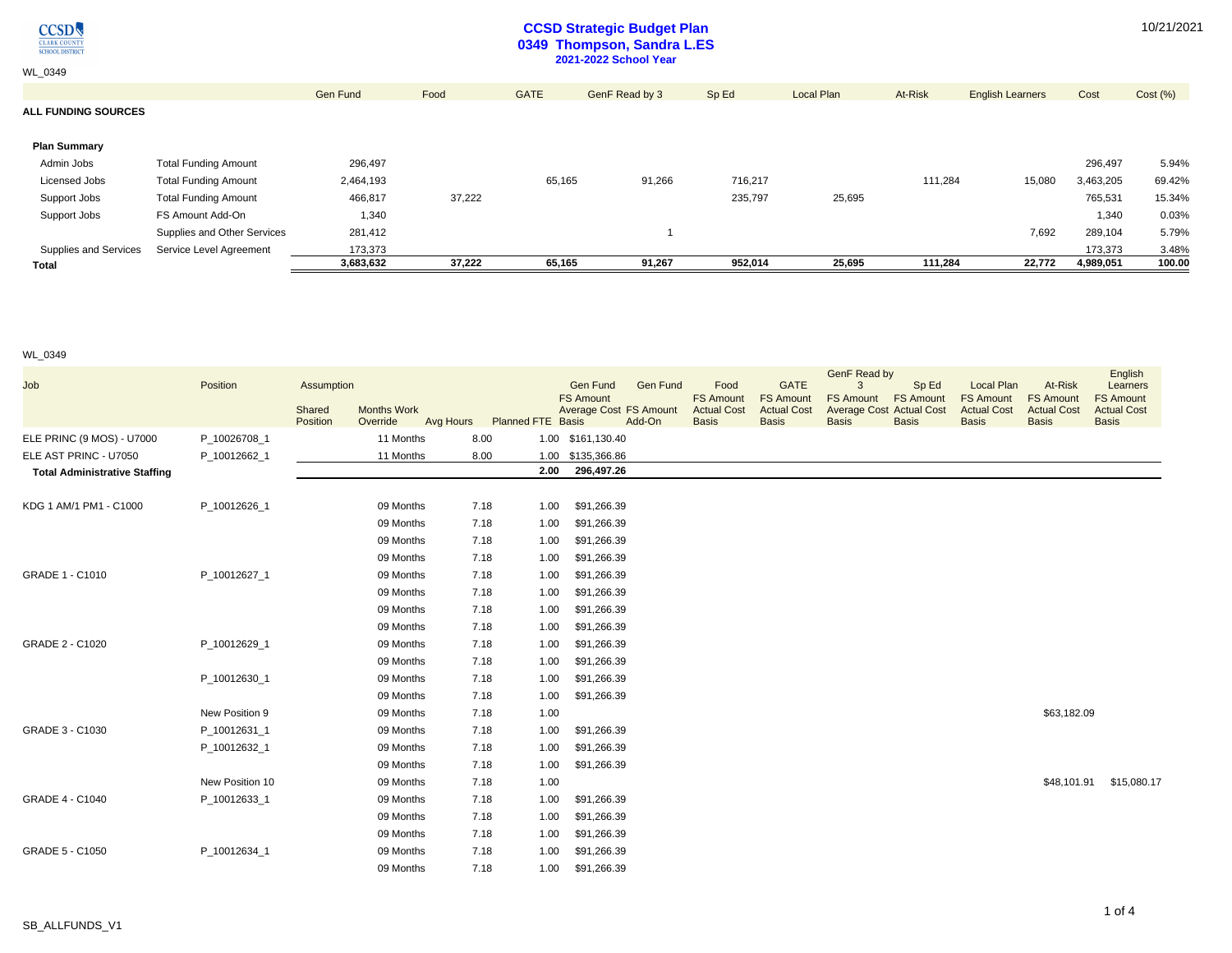$\underset{\frac{\text{CLARK COUNT}}{\text{CHOOL DISTRIC}}} {\text{CCSD}}$ 

# WL\_0349

### **CCSD Strategic Budget Plan 0349 Thompson, Sandra L.ES 2021-2022 School Year**

|                                  |                 |                      |                    |      |                             |                                     |                                           |                                                |                                                       | GenF Read by                                             |                           |                                                             |                                                   | English                                            |
|----------------------------------|-----------------|----------------------|--------------------|------|-----------------------------|-------------------------------------|-------------------------------------------|------------------------------------------------|-------------------------------------------------------|----------------------------------------------------------|---------------------------|-------------------------------------------------------------|---------------------------------------------------|----------------------------------------------------|
| Job                              | Position        | Assumption<br>Shared | <b>Months Work</b> |      |                             | <b>Gen Fund</b><br><b>FS Amount</b> | <b>Gen Fund</b><br>Average Cost FS Amount | Food<br><b>FS Amount</b><br><b>Actual Cost</b> | <b>GATE</b><br><b>FS Amount</b><br><b>Actual Cost</b> | 3<br><b>FS Amount</b><br><b>Average Cost Actual Cost</b> | Sp Ed<br><b>FS Amount</b> | <b>Local Plan</b><br><b>FS Amount</b><br><b>Actual Cost</b> | At-Risk<br><b>FS Amount</b><br><b>Actual Cost</b> | Learners<br><b>FS Amount</b><br><b>Actual Cost</b> |
|                                  |                 | Position             | Override           |      | Avg Hours Planned FTE Basis |                                     | Add-On                                    | <b>Basis</b>                                   | <b>Basis</b>                                          | <b>Basis</b>                                             | <b>Basis</b>              | <b>Basis</b>                                                | <b>Basis</b>                                      | <b>Basis</b>                                       |
|                                  |                 |                      | 09 Months          | 7.18 | 1.00                        | \$91,266.39                         |                                           |                                                |                                                       |                                                          |                           |                                                             |                                                   |                                                    |
|                                  |                 |                      | 09 Months          | 7.18 | 1.00                        | \$91,266.39                         |                                           |                                                |                                                       |                                                          |                           |                                                             |                                                   |                                                    |
| ART, ELEM - C1100                | P_10012635_1    |                      | 09 Months          | 7.18 | 1.00                        | \$91,266.39                         |                                           |                                                |                                                       |                                                          |                           |                                                             |                                                   |                                                    |
| MUSIC, ELEM - C1250              | P_10012636_1    |                      | 09 Months          | 7.18 | 1.00                        | \$91,266.39                         |                                           |                                                |                                                       |                                                          |                           |                                                             |                                                   |                                                    |
| PHYSICAL ED - C1260              | P_10012637_1    |                      | 09 Months          | 7.18 | 1.00                        | \$91,266.39                         |                                           |                                                |                                                       |                                                          |                           |                                                             |                                                   |                                                    |
| ECSE AUTISM-KIDS - C6031         | P_10012638_1    |                      | 09 Months          | 7.18 | 1.00                        |                                     |                                           |                                                |                                                       |                                                          | \$79,579.66               |                                                             |                                                   |                                                    |
| EARLY CHILD INCLU - C6032        | P_20000909_1    |                      | 09 Months          | 7.18 | 1.00                        |                                     |                                           |                                                |                                                       |                                                          | \$83,222.98               |                                                             |                                                   |                                                    |
| AUTISM IMPAIRED - C6040          | P_10012639_1    |                      | 09 Months          | 7.18 | 1.00                        |                                     |                                           |                                                |                                                       |                                                          | \$74,114.68               |                                                             |                                                   |                                                    |
|                                  |                 |                      | 09 Months          | 7.18 | 1.00                        |                                     |                                           |                                                |                                                       |                                                          | \$65,006.39               |                                                             |                                                   |                                                    |
| GEN RR ELEM - C6050              | P 10012640 1    |                      | 09 Months          | 7.18 | 1.00                        |                                     |                                           |                                                |                                                       |                                                          | \$101,440.89              |                                                             |                                                   |                                                    |
|                                  |                 |                      | 09 Months          | 7.18 | 1.00                        |                                     |                                           |                                                |                                                       |                                                          | \$68,648.39               |                                                             |                                                   |                                                    |
| SPECIF LEARN DIS - C6070         | P_20006962_1    |                      | 09 Months          | 7.18 | 1.00                        |                                     |                                           |                                                |                                                       |                                                          | \$74,114.68               |                                                             |                                                   |                                                    |
| SERIOUS EMOT DIS - C6090         | P_20006751_1    |                      | 09 Months          | 7.18 | 1.00                        |                                     |                                           |                                                |                                                       |                                                          | \$90,509.62               |                                                             |                                                   |                                                    |
| GATE ELEM - C6130                | P_10012643_1    |                      | 09 Months          | 7.18 | 0.60                        |                                     |                                           |                                                | \$65,165.44                                           |                                                          |                           |                                                             |                                                   |                                                    |
| COUNSELOR/ELE - C8000            | P_10012644_1    |                      | 09 Months          | 7.18 | 1.00                        | \$91,266.39                         |                                           |                                                |                                                       |                                                          |                           |                                                             |                                                   |                                                    |
| K-12 LIBRARY - C8040             | P_10012645_1    |                      | 09 Months          | 7.18 | 1.00                        | \$91,266.39                         |                                           |                                                |                                                       |                                                          |                           |                                                             |                                                   |                                                    |
| RBG3 LEARNING STR - C8112        | P_20000908_1    |                      | 09 Months          | 7.18 | 1.00                        |                                     |                                           |                                                |                                                       | \$91,266.39                                              |                           |                                                             |                                                   |                                                    |
| FAC SP ED - C8130                | P_10012646_1    |                      | 09 Months          | 7.18 | 1.00                        |                                     |                                           |                                                |                                                       |                                                          | \$79,579.66               |                                                             |                                                   |                                                    |
| <b>Total Licensed Staffing</b>   |                 |                      |                    |      | 39.60                       |                                     | \$2,464,192.53                            |                                                | \$65,165.44                                           |                                                          | \$91,266.39 \$716,216.95  |                                                             | \$111,284.00                                      | \$15,080.17                                        |
| FRST AID/SFTY AST - N0090        | P_10012647_1    |                      | 09 Months          | 6.00 | 0.55                        | \$33,519.55                         |                                           |                                                |                                                       |                                                          |                           |                                                             |                                                   |                                                    |
| LIBRARY AIDE - N0105             | New Position 11 |                      | 09 Months          | 5.00 | 0.46                        | \$25,907.20                         |                                           |                                                |                                                       |                                                          |                           |                                                             |                                                   |                                                    |
| ELEM SCHOOL CLERK - N0143        | P_10012649_1    |                      | 11 Months          |      | 8.00<br>0.91                | \$57,658.61                         |                                           |                                                |                                                       |                                                          |                           |                                                             |                                                   |                                                    |
| SPEC PROGRAMS TA - N0160         | P_10012650_1    |                      | 09 Months          | 6.00 | 0.55                        |                                     |                                           |                                                |                                                       |                                                          | \$25,695.26               |                                                             |                                                   |                                                    |
|                                  | P_20003925_1    |                      | 09 Months          | 6.50 | 0.60                        |                                     |                                           |                                                |                                                       |                                                          | \$27,181.64               |                                                             |                                                   |                                                    |
|                                  | P_20006902_1    |                      | 09 Months          | 6.00 | 0.55                        |                                     |                                           |                                                |                                                       |                                                          |                           | \$25,695.26                                                 |                                                   |                                                    |
|                                  | P_20010619_1    |                      | 09 Months          |      | 0.50<br>0.05                | \$1,676.60                          |                                           |                                                |                                                       |                                                          |                           |                                                             |                                                   |                                                    |
|                                  |                 |                      | 09 Months          | 0.50 | 0.05                        | \$1,676.60                          |                                           |                                                |                                                       |                                                          |                           |                                                             |                                                   |                                                    |
| <b>SPTA II - N0162</b>           | P_10012651_1    |                      | 09 Months          |      | 0.55<br>6.00                |                                     |                                           |                                                |                                                       |                                                          | \$32,961.42               |                                                             |                                                   |                                                    |
|                                  |                 |                      | 09 Months          | 6.00 | 0.55                        |                                     |                                           |                                                |                                                       |                                                          | \$34,231.09               |                                                             |                                                   |                                                    |
|                                  |                 |                      | 09 Months          |      | 0.55<br>6.00                |                                     |                                           |                                                |                                                       |                                                          | \$29,519.56               |                                                             |                                                   |                                                    |
|                                  | P_10012652_1    |                      | 09 Months          | 6.50 | 0.60                        |                                     |                                           |                                                |                                                       |                                                          | \$36,428.78               |                                                             |                                                   |                                                    |
|                                  | P_20008937_1    |                      | 09 Months          | 0.50 | 0.05                        | \$2,189.47                          |                                           |                                                |                                                       |                                                          |                           |                                                             |                                                   |                                                    |
|                                  |                 |                      | 09 Months          | 0.50 | 0.05                        | \$2,189.47                          |                                           |                                                |                                                       |                                                          |                           |                                                             |                                                   |                                                    |
|                                  |                 |                      | 09 Months          |      | 0.50<br>0.05                | \$2,189.47                          |                                           |                                                |                                                       |                                                          |                           |                                                             |                                                   |                                                    |
| PE INSTR ASST - N0179            | P_10012653_1    |                      | 09 Months          | 6.00 | 0.55                        | \$29,348.81                         | \$1,340.46                                |                                                |                                                       |                                                          |                           |                                                             |                                                   |                                                    |
| <b>INSTRUCTIONAL AST - N0190</b> | P_10012654_1    |                      | 09 Months          |      | 2.00<br>0.18                | \$7,146.23                          |                                           |                                                |                                                       |                                                          |                           |                                                             |                                                   |                                                    |
|                                  | P_10012655_1    |                      | 09 Months          |      | 5.00<br>0.46                |                                     |                                           |                                                |                                                       |                                                          | \$21,995.89               |                                                             |                                                   |                                                    |
|                                  |                 |                      | 09 Months          |      | 5.00<br>0.46                |                                     |                                           |                                                |                                                       |                                                          | \$27,783.33               |                                                             |                                                   |                                                    |
|                                  | P_10012656_1    |                      | 09 Months          | 1.00 | 0.09                        | \$3,573.12                          |                                           |                                                |                                                       |                                                          |                           |                                                             |                                                   |                                                    |
| SCH OFFICE MANAGE - N0310        | P_10012657_1    |                      | 11 Months          |      | 8.00<br>0.91                | \$70,998.01                         |                                           |                                                |                                                       |                                                          |                           |                                                             |                                                   |                                                    |
| COMPUTER TECH I - N1555          | P_20003852_1    |                      | 10 Months          |      | 4.00<br>0.42                | \$35,887.66                         |                                           |                                                |                                                       |                                                          |                           |                                                             |                                                   |                                                    |
|                                  |                 |                      |                    |      |                             |                                     |                                           |                                                |                                                       |                                                          |                           |                                                             |                                                   |                                                    |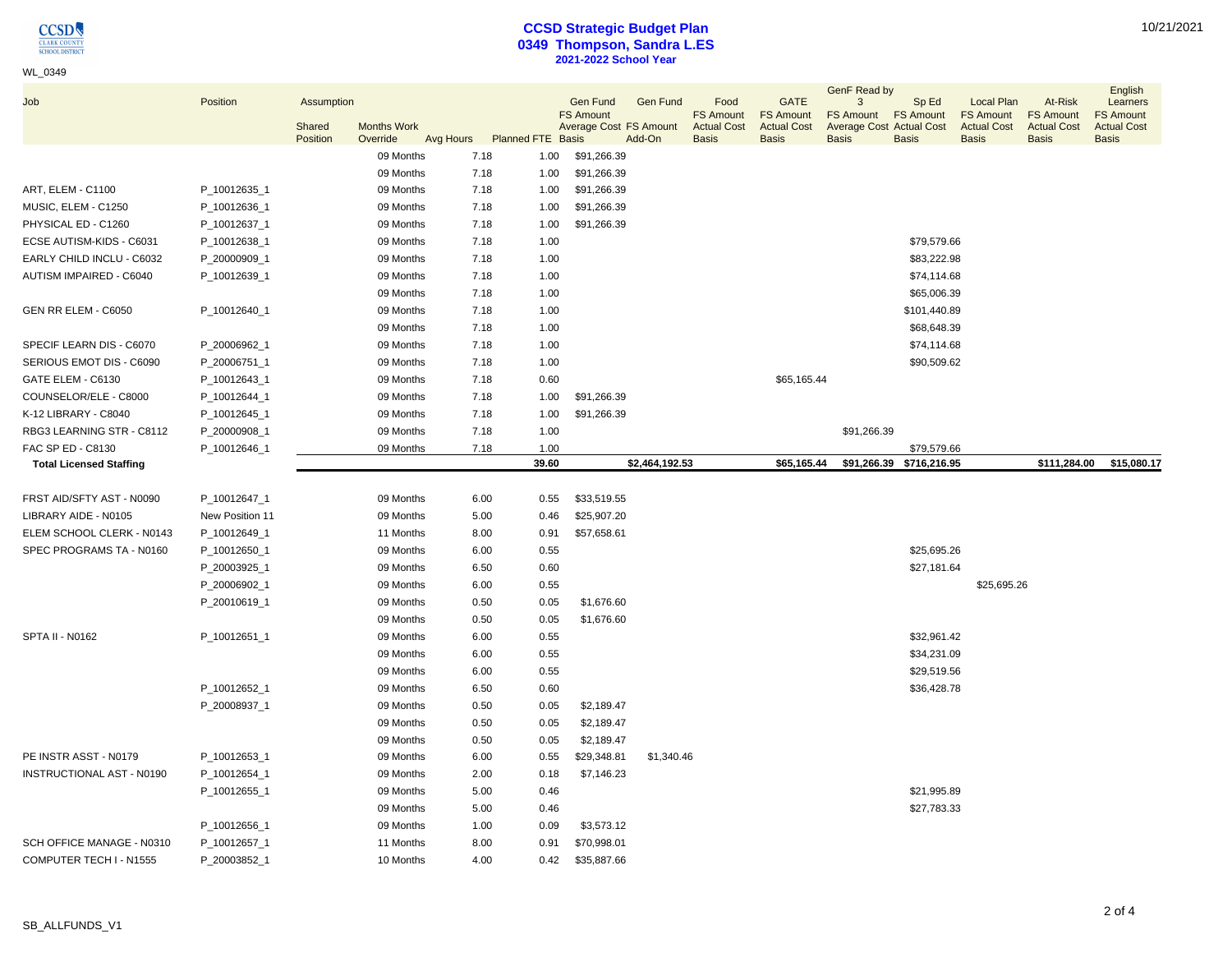

WL\_0349

# **CCSD Strategic Budget Plan 0349 Thompson, Sandra L.ES 2021-2022 School Year**

| Job                           | Position     | Assumption         |                                |           |                          | Gen Fund<br><b>FS Amount</b> | Gen Fund   | Food<br><b>FS Amount</b>           | <b>GATE</b><br><b>FS Amount</b>    | GenF Read by<br><b>FS Amount</b> | Sp Ed<br><b>FS Amount</b>                       | Local Plan<br><b>FS Amount</b>     | At-Risk<br><b>FS Amount</b>        | English<br>Learners<br><b>FS Amount</b> |
|-------------------------------|--------------|--------------------|--------------------------------|-----------|--------------------------|------------------------------|------------|------------------------------------|------------------------------------|----------------------------------|-------------------------------------------------|------------------------------------|------------------------------------|-----------------------------------------|
|                               |              | Shared<br>Position | <b>Months Work</b><br>Override | Avg Hours | <b>Planned FTE Basis</b> | Average Cost FS Amount       | Add-On     | <b>Actual Cost</b><br><b>Basis</b> | <b>Actual Cost</b><br><b>Basis</b> | <b>Basis</b>                     | <b>Average Cost Actual Cost</b><br><b>Basis</b> | <b>Actual Cost</b><br><b>Basis</b> | <b>Actual Cost</b><br><b>Basis</b> | <b>Actual Cost</b><br><b>Basis</b>      |
| SR FOOD SRVC WRKR - N5030     | P 10024250 1 |                    | 09 Months                      | 5.50      | 0.51                     |                              |            | \$37,221.69                        |                                    |                                  |                                                 |                                    |                                    |                                         |
| CUSTODIAN - N8040             | P 10012659 1 |                    | 12 Months                      | 8.00      | 1.00                     | \$52,915.94                  |            |                                    |                                    |                                  |                                                 |                                    |                                    |                                         |
|                               | P 10012660 1 |                    | 12 Months                      | 7.00      | 0.88                     | \$47,283.79                  |            |                                    |                                    |                                  |                                                 |                                    |                                    |                                         |
| <b>HD CUST I - N8110</b>      | P 10012661 1 |                    | 12 Months                      | 8.00      | 1.00                     | \$66,045.48                  |            |                                    |                                    |                                  |                                                 |                                    |                                    |                                         |
| PARA PRO - CTT - N9909        | No Position  |                    | 12 Months                      | 4.98      | 1.00                     | \$26.611.00                  |            |                                    |                                    |                                  |                                                 |                                    |                                    |                                         |
| <b>Total Support Staffing</b> |              |                    |                                |           |                          | 13.61 \$466,817.01           | \$1,340.46 | \$37.221.69                        |                                    |                                  | \$235,796.97                                    | \$25,695.26                        |                                    |                                         |

#### WL\_0349

| <b>Job</b>                    | Position     | Days of Add-<br>On Hours | Add-On Hours Extra Hours | Days of Extra<br>Hours | Add-On Note | <b>Extra Note</b> | <b>FS Amount</b><br>Add-On<br><b>GEN FUND</b> |
|-------------------------------|--------------|--------------------------|--------------------------|------------------------|-------------|-------------------|-----------------------------------------------|
| <b>Add-On and Extra</b>       |              |                          |                          |                        |             |                   |                                               |
| PE INSTR ASST - N0179         | P 10012653 1 | 183                      |                          |                        |             |                   | 1,340                                         |
| <b>Total Add-On and Extra</b> |              | 183                      |                          |                        |             |                   | 1,340                                         |

#### WL\_0349

| <b>Account Description</b>                                 | <b>Budget</b> | <b>Budget</b><br>GenF Read by | <b>Budget</b>           | (%)     |
|------------------------------------------------------------|---------------|-------------------------------|-------------------------|---------|
|                                                            | Gen Fund      | 3                             | <b>English Learners</b> |         |
| <b>Supplies and Other Services</b>                         |               |                               |                         |         |
| 5116540000 Extra Duty Licensed                             | \$12,000.00   |                               | \$7.691.83              | 6.81%   |
| 5116810000 Preparation Periods                             | \$13,000.00   |                               |                         | 4.50%   |
| 5117952000 Extra Duty Support Staff                        | \$4,000.00    |                               |                         | 1.38%   |
| 5531000001 Postage                                         | \$2,000.00    |                               |                         | 0.69%   |
| 5610000000 General Supplies                                | \$167,211.52  | \$0.61                        |                         | 57.84%  |
| 5610700000 Custodial Supplies                              | \$5,000.00    |                               |                         | 1.73%   |
| 5642000000 Library Books                                   | \$6,000.00    |                               |                         | 2.08%   |
| 5650000000 Technology Supplies                             | \$72,200.00   |                               |                         | 24.97%  |
| <b>Total Supplies and Other Services</b>                   | \$281,411.52  | \$0.61                        | \$7,691.83              | 100.00% |
| WL 0349 FY22                                               |               |                               |                         |         |
| <b>Item Description</b>                                    | Gen Fund      |                               |                         |         |
| <b>SLA Breakdown</b>                                       |               |                               |                         |         |
| <b>AARSI - ELL Placement Testing</b><br>Personnel (Vacant) | 1,175.76      |                               |                         |         |